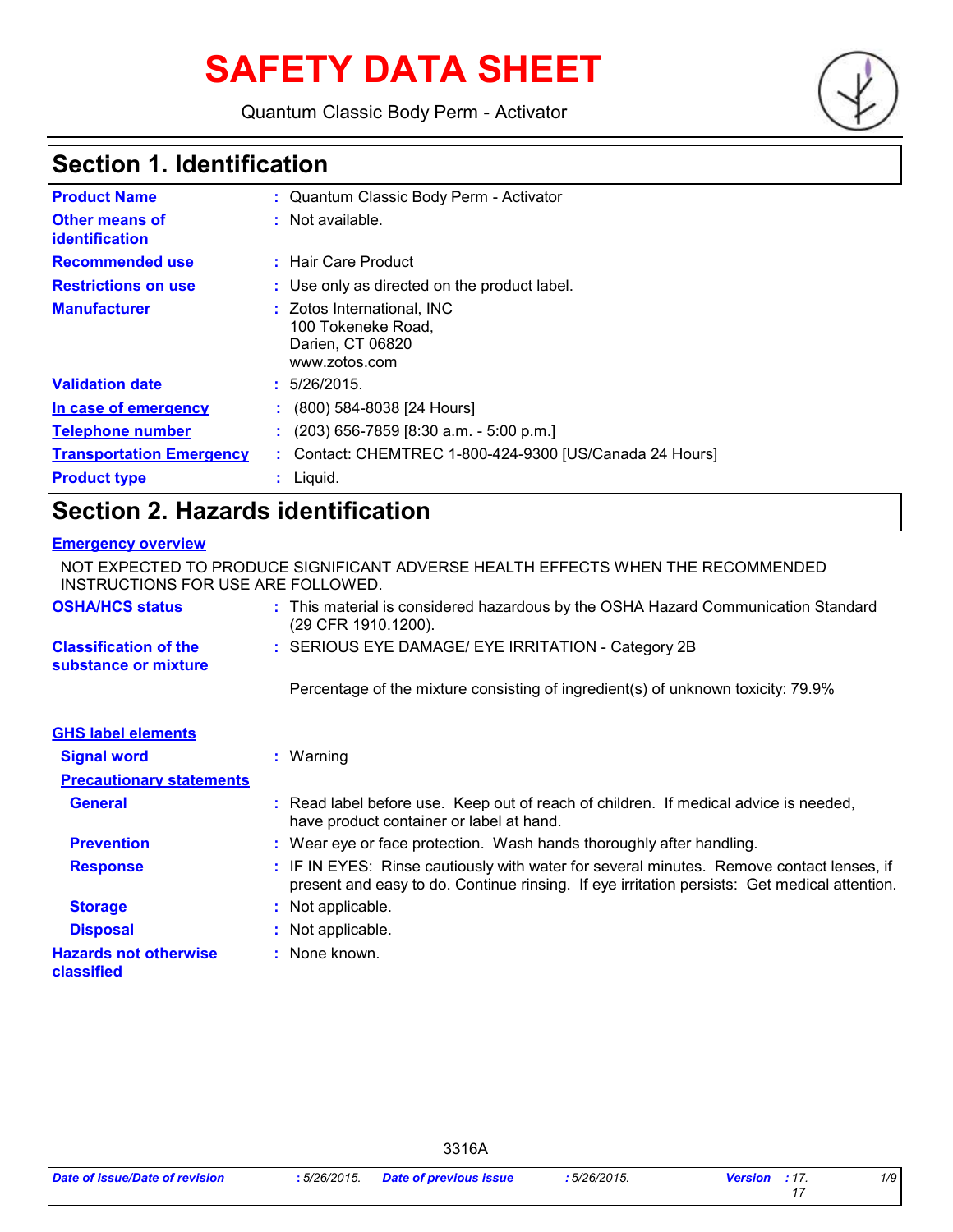# **Section 3. Composition/information on ingredients**

**Substance/mixture :**

```
Mixture
```
#### **United States**

| <b>Name</b> | -70   | <b>CAS number</b> |
|-------------|-------|-------------------|
| glycerol    | 19.98 | 56-81-5           |

Any concentration shown as a range is to protect confidentiality or is due to batch variation.

**There are no additional ingredients present which, within the current knowledge of the supplier and in the concentrations applicable, are classified as hazardous to health or the environment and hence require reporting in this section.**

**Occupational exposure limits, if available, are listed in Section 8.**

### **Section 4. First aid measures**

| <b>Description of necessary first aid measures</b> |  |                                                      |  |
|----------------------------------------------------|--|------------------------------------------------------|--|
| <b>The Committee of Committee</b>                  |  | وروائكم والمستمرا مراطف والمتواطئ والمرارات والتناول |  |

| <b>Eye contact</b>                | : Flush with plenty of water for at least 15 minutes, occasionally lifting the upper and<br>lower eyelids. Seek medical attention.  |
|-----------------------------------|-------------------------------------------------------------------------------------------------------------------------------------|
| <b>Inhalation</b>                 | : Remove victim to fresh air and keep at rest in a position comfortable for breathing. Get<br>medical attention if you feel unwell. |
| <b>Skin contact</b>               | : Wash contaminated skin with soap and water. Remove contaminated clothing and<br>shoes. Wash clothing before reuse.                |
| <b>Ingestion</b>                  | : Get medical attention immediately.                                                                                                |
|                                   | Indication of immediate medical attention and special treatment needed, if necessary                                                |
| <b>Notes to physician</b>         | : Treat symptomatically.                                                                                                            |
| <b>Specific treatments</b>        | : No specific treatment.                                                                                                            |
| <b>Protection of first-aiders</b> | : Use suitable protective equipment (section 8).                                                                                    |

### **See toxicological information (Section 11)**

### **Section 5. Fire-fighting measures**

| <b>Extinguishing media</b>                               |                                                                                                                                                                                                     |
|----------------------------------------------------------|-----------------------------------------------------------------------------------------------------------------------------------------------------------------------------------------------------|
| <b>Suitable extinguishing</b><br>media                   | : Use an extinguishing agent suitable for the surrounding fire.                                                                                                                                     |
| Unsuitable extinguishing<br>media                        | : None known.                                                                                                                                                                                       |
| <b>Specific hazards arising</b><br>from the chemical     | : In a fire or if heated, a pressure increase will occur and the container may burst.                                                                                                               |
| <b>Hazardous thermal</b><br>decomposition products       | Decomposition products may include the following materials:<br>carbon dioxide<br>carbon monoxide<br>sulfur oxides                                                                                   |
| <b>Special protective actions</b><br>for fire-fighters   | : Promptly isolate the scene by removing all persons from the vicinity of the incident if<br>there is a fire. No action shall be taken involving any personal risk or without suitable<br>training. |
| <b>Special protective</b><br>equipment for fire-fighters | Fire-fighters should wear appropriate protective equipment and self-contained breathing<br>apparatus (SCBA) with a full face-piece operated in positive pressure mode.                              |

3316A

*2/9*

*17*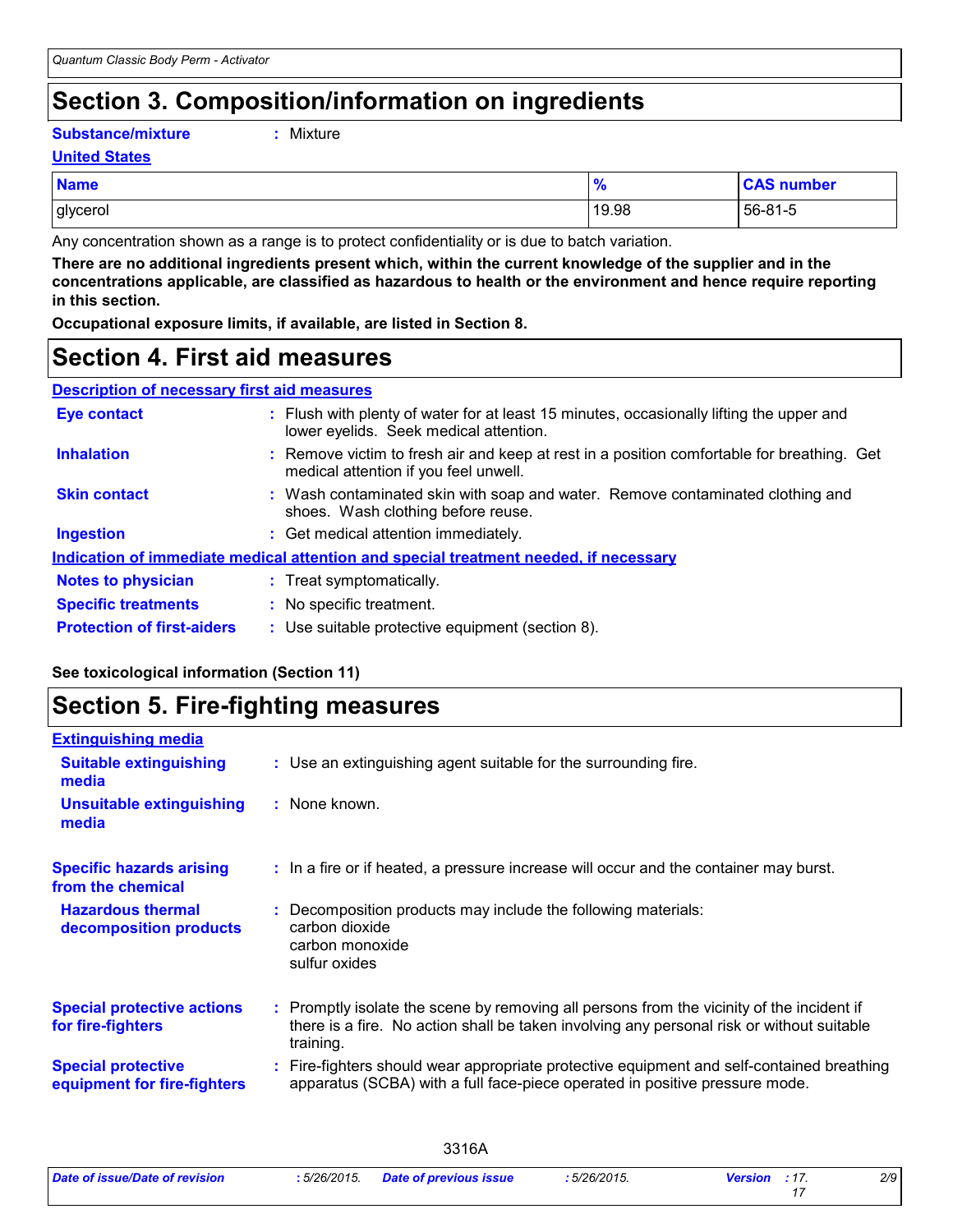# **Section 6. Accidental release measures**

|                                  | Personal precautions, protective equipment and emergency procedures                                                                                                                                                                                                                                                                                                                                              |
|----------------------------------|------------------------------------------------------------------------------------------------------------------------------------------------------------------------------------------------------------------------------------------------------------------------------------------------------------------------------------------------------------------------------------------------------------------|
| For non-emergency<br>personnel   | : No action shall be taken involving any personal risk or without suitable training.<br>Evacuate surrounding areas. Keep unnecessary and unprotected personnel from<br>entering. Do not touch or walk through spilled material. Avoid breathing vapor or mist.<br>Provide adequate ventilation. Wear appropriate respirator when ventilation is<br>inadequate. Put on appropriate personal protective equipment. |
| For emergency responders :       | If specialised clothing is required to deal with the spillage, take note of any information<br>in Section 8 on suitable and unsuitable materials. See also the information in "For non-<br>emergency personnel".                                                                                                                                                                                                 |
| <b>Environmental precautions</b> | : Avoid dispersal of spilled material and runoff and contact with soil, waterways, drains<br>and sewers. Inform the relevant authorities if the product has caused environmental<br>pollution (sewers, waterways, soil or air).                                                                                                                                                                                  |

#### **Methods and materials for containment and cleaning up**

| <b>Small spill</b> | : Stop leak if without risk. Dilute with water and mop up if water-soluble.                                                                                                                                                                                                                                                                                                                                                       |
|--------------------|-----------------------------------------------------------------------------------------------------------------------------------------------------------------------------------------------------------------------------------------------------------------------------------------------------------------------------------------------------------------------------------------------------------------------------------|
| <b>Large spill</b> | : Stop leak if without risk. Contain and collect spillage with non-combustible, absorbent<br>material e.g. sand, earth, vermiculite or diatomaceous earth and place in container for<br>disposal according to local regulations (see Section 13). Contaminated absorbent<br>material may pose the same hazard as the spilled product. Note: see Section 1 for<br>emergency contact information and Section 13 for waste disposal. |

# **Section 7. Handling and storage**

### **Precautions for safe handling**

| <b>Protective measures</b>                                                       |     | : Put on appropriate personal protective equipment (see Section 8). Do not ingest. Avoid<br>contact with eyes, skin and clothing. Avoid breathing vapor or mist.                                                                                                                   |
|----------------------------------------------------------------------------------|-----|------------------------------------------------------------------------------------------------------------------------------------------------------------------------------------------------------------------------------------------------------------------------------------|
| <b>Advice on general</b><br>occupational hygiene                                 |     | : Eating, drinking and smoking should be prohibited in areas where this material is<br>handled, stored and processed. Remove contaminated clothing and protective<br>equipment before entering eating areas. See also Section 8 for additional information<br>on hygiene measures. |
| <b>Conditions for safe storage,</b><br>including any<br><b>incompatibilities</b> | -10 | Store in accordance with local regulations. Store in original container protected from<br>direct sunlight in a dry, cool and well-ventilated area, away from incompatible materials<br>(see Section 10) and food and drink.                                                        |

# **Section 8. Exposure controls/personal protection**

#### **United States**

#### **Control parameters**

#### **Occupational exposure limits**

| <b>Ingredient name</b> | <b>Exposure limits</b>                                                                                                                                                                                                                                                                                                                 |
|------------------------|----------------------------------------------------------------------------------------------------------------------------------------------------------------------------------------------------------------------------------------------------------------------------------------------------------------------------------------|
| glycerol               | OSHA PEL 1989 (United States, 3/1989).<br>TWA: 5 mg/m <sup>3</sup> 8 hours. Form: Respirable<br>Ifraction<br>TWA: 10 mg/m <sup>3</sup> 8 hours. Form: Total dust<br><b>OSHA PEL (United States, 2/2013).</b><br>TWA: 5 mg/m <sup>3</sup> 8 hours. Form: Respirable<br>Ifraction<br>TWA: 15 mg/m <sup>3</sup> 8 hours. Form: Total dust |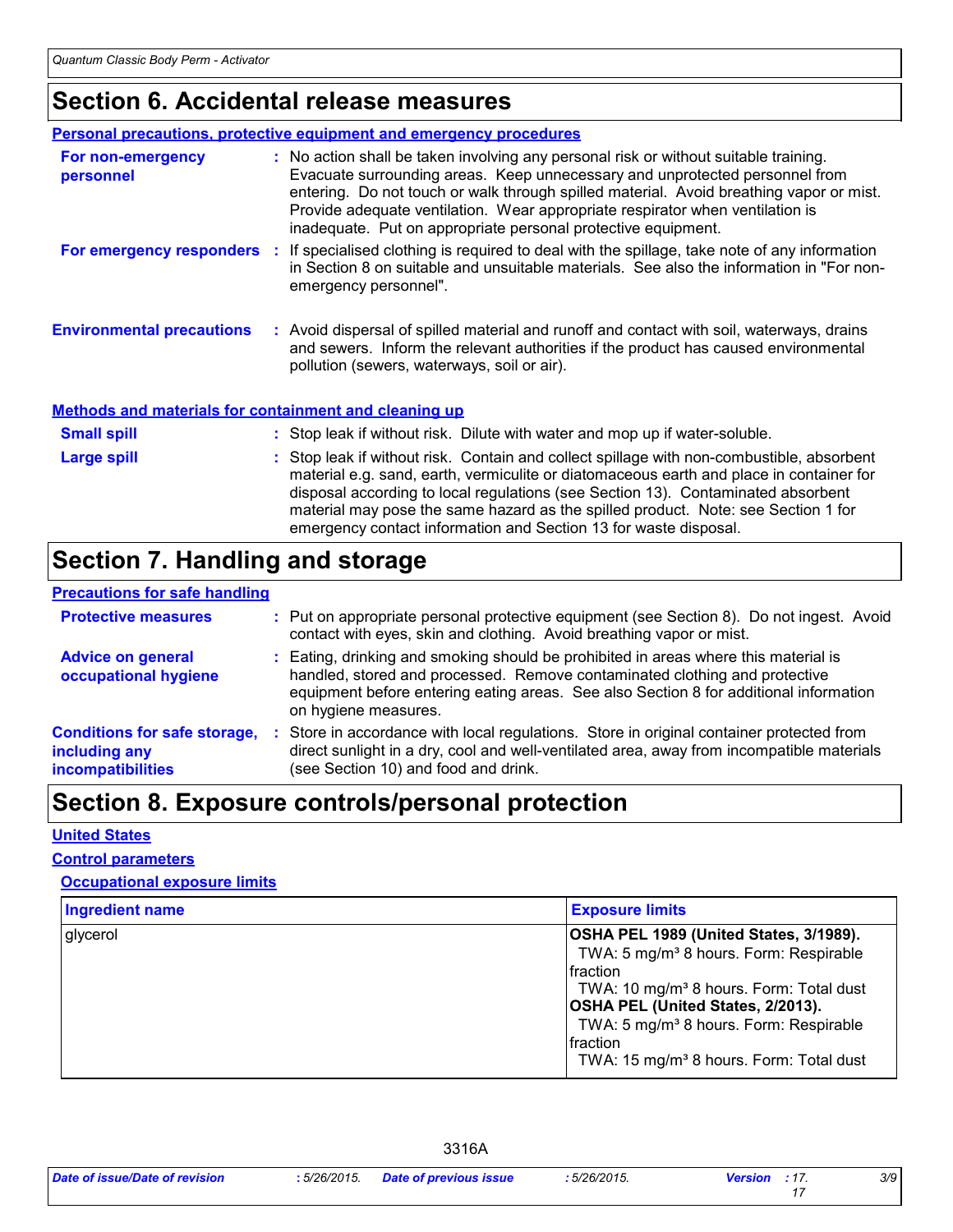### **Section 8. Exposure controls/personal protection**

| <b>Appropriate engineering</b>                   | : Good general ventilation should be sufficient to control worker exposure to airborne                                                                                                                                                                                                                                          |
|--------------------------------------------------|---------------------------------------------------------------------------------------------------------------------------------------------------------------------------------------------------------------------------------------------------------------------------------------------------------------------------------|
| <b>controls</b>                                  | contaminants.                                                                                                                                                                                                                                                                                                                   |
| <b>Environmental exposure</b><br><b>controls</b> | : Emissions from ventilation or work process equipment should be checked to ensure<br>they comply with the requirements of environmental protection legislation. In some<br>cases, fume scrubbers, filters or engineering modifications to the process equipment<br>will be necessary to reduce emissions to acceptable levels. |

| <b>Individual protection measures</b> |                                                                                                                                                                                                                                                                                                                            |
|---------------------------------------|----------------------------------------------------------------------------------------------------------------------------------------------------------------------------------------------------------------------------------------------------------------------------------------------------------------------------|
| <b>Hygiene measures</b>               |                                                                                                                                                                                                                                                                                                                            |
| <b>Hygiene measures</b>               | : Avoid contact with skin and eyes. If in eyes or on skin, rinse well with water. When<br>using do not eat, drink or smoke.                                                                                                                                                                                                |
| <b>Eye/face protection</b>            | : Wear eye/face protection.                                                                                                                                                                                                                                                                                                |
| <b>Skin protection</b>                |                                                                                                                                                                                                                                                                                                                            |
| <b>Hand protection</b>                | : Wear suitable gloves.                                                                                                                                                                                                                                                                                                    |
| <b>Body protection</b>                | : Wear suitable protective clothing.                                                                                                                                                                                                                                                                                       |
| <b>Other skin protection</b>          | : Appropriate footwear and any additional skin protection measures should be selected<br>based on the task being performed and the risks involved and should be approved by a<br>specialist before handling this product.                                                                                                  |
| <b>Other skin protection</b>          | : Appropriate footwear and any additional skin protection measures should be selected<br>based on the task being performed and the risks involved and should be approved by a<br>specialist before handling this product.                                                                                                  |
| <b>Respiratory protection</b>         | : Use a properly fitted, air-purifying or air-fed respirator complying with an approved<br>standard if a risk assessment indicates this is necessary. Respirator selection must be<br>based on known or anticipated exposure levels, the hazards of the product and the safe<br>working limits of the selected respirator. |

**Consult local authorities for acceptable exposure limits.**

# **Section 9. Physical and chemical properties**

| <b>Appearance</b>       |                                          |
|-------------------------|------------------------------------------|
| <b>Physical state</b>   | : Liquid. [Viscous liquid.]              |
| <b>Color</b>            | : Hazy                                   |
| Odor                    | : Mild. Sulfurous.                       |
| <b>Boiling point</b>    | : $>212^{\circ}$ C ( $>413.6^{\circ}$ F) |
| <b>Flash point</b>      | : Closed cup: Not applicable.            |
| <b>Relative density</b> | $: 1.2 \text{ to } 1.4$                  |

# **Section 10. Stability and reactivity**

| <b>Reactivity</b>                                   |                          |                               |             | : No specific test data related to reactivity available for this product or its ingredients. |     |
|-----------------------------------------------------|--------------------------|-------------------------------|-------------|----------------------------------------------------------------------------------------------|-----|
| <b>Chemical stability</b>                           | : The product is stable. |                               |             |                                                                                              |     |
| <b>Possibility of hazardous</b><br><b>reactions</b> |                          |                               |             | : Under normal conditions of storage and use, hazardous reactions will not occur.            |     |
| <b>Conditions to avoid</b>                          | : No specific data.      |                               |             |                                                                                              |     |
| <b>Incompatible materials</b>                       | : No specific data.      |                               |             |                                                                                              |     |
|                                                     |                          | 3316A                         |             |                                                                                              |     |
| Date of issue/Date of revision                      | :5/26/2015.              | <b>Date of previous issue</b> | :5/26/2015. | <b>Version</b><br>: 17.<br>17                                                                | 4/9 |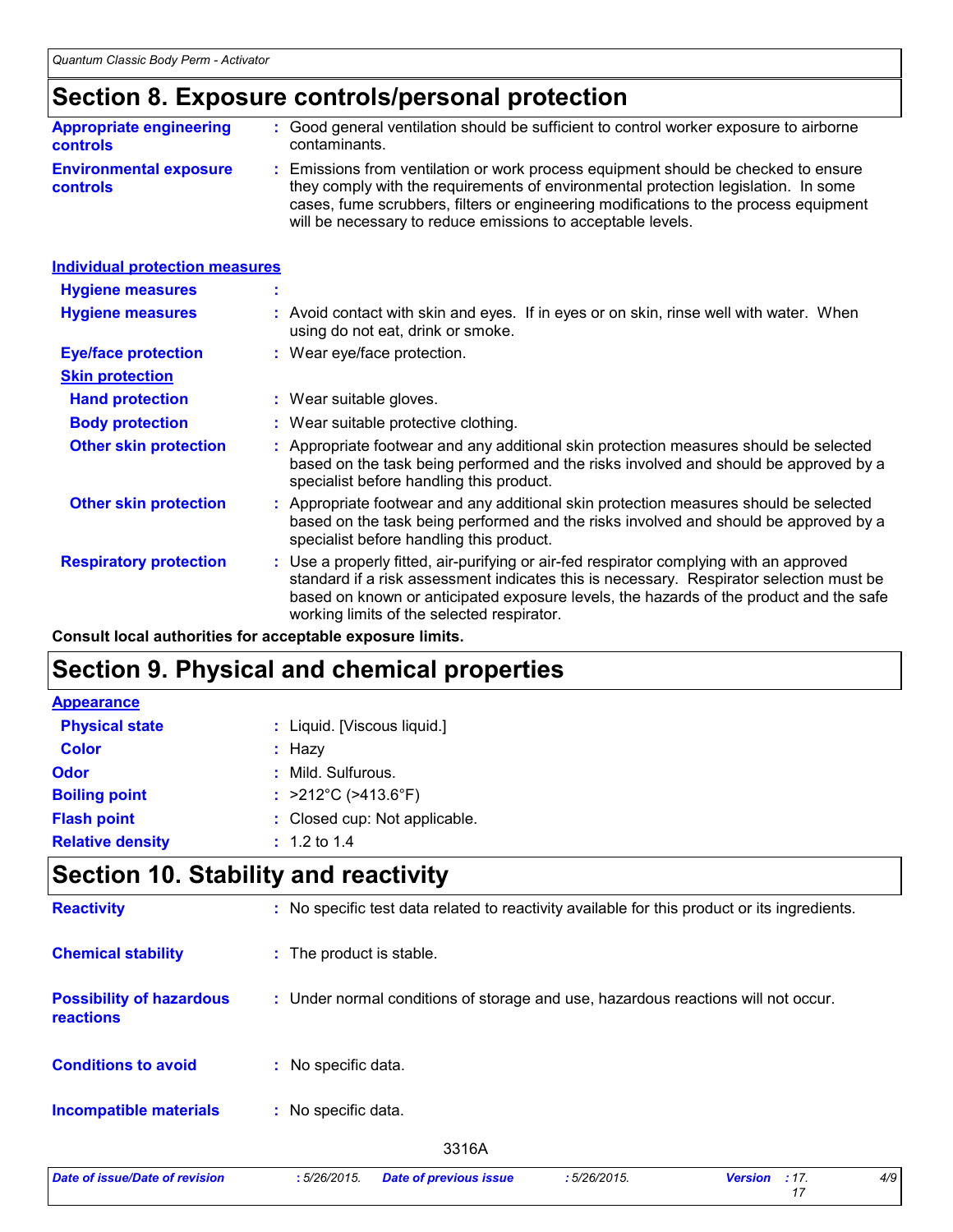# **Section 10. Stability and reactivity**

**Hazardous decomposition products**

Under normal conditions of storage and use, hazardous decomposition products should **:** not be produced.

### **Section 11. Toxicological information**

#### **United States**

### **Information on toxicological effects**

#### **Acute toxicity**

| <b>Product/ingredient name</b> | Result    | <b>Species</b> | <b>Dose</b> | <b>Exposure</b> |
|--------------------------------|-----------|----------------|-------------|-----------------|
| glycerol                       | LD50 Oral | Rat            | 12600 mg/kg |                 |

#### **Irritation/Corrosion**

| <b>Product/ingredient name</b> | <b>Result</b>          | <b>Species</b> | <b>Score</b> | <b>Exposure</b>                      | <b>Observation</b> |
|--------------------------------|------------------------|----------------|--------------|--------------------------------------|--------------------|
| glycerol                       | l Eves - Mild irritant | Rabbit         |              | 124 hours 500<br>milligrams          |                    |
|                                | l Skin - Mild irritant | Rabbit         |              | 124 hours 500<br><b>I</b> milligrams |                    |

#### **Sensitization**

Not available.

#### **Mutagenicity**

Not available.

#### **Carcinogenicity**

Not available.

#### **Reproductive toxicity**

Not available.

#### **Teratogenicity**

Not available.

### **Specific target organ toxicity (single exposure)**

Not available.

#### **Specific target organ toxicity (repeated exposure)**

Not available.

#### **Aspiration hazard**

Not available.

| Information on the likely             | : Not available.         |
|---------------------------------------|--------------------------|
| routes of exposure                    |                          |
| <b>Potential acute health effects</b> |                          |
| Eye contact                           | : Causes eye irritation. |

| <b>Inhalation</b> | : No known significant effects or critical hazards. |
|-------------------|-----------------------------------------------------|
|                   |                                                     |

**Skin contact :** No known significant effects or critical hazards.

**Ingestion :** May be irritating to mouth, throat and stomach.

**Symptoms related to the physical, chemical and toxicological characteristics**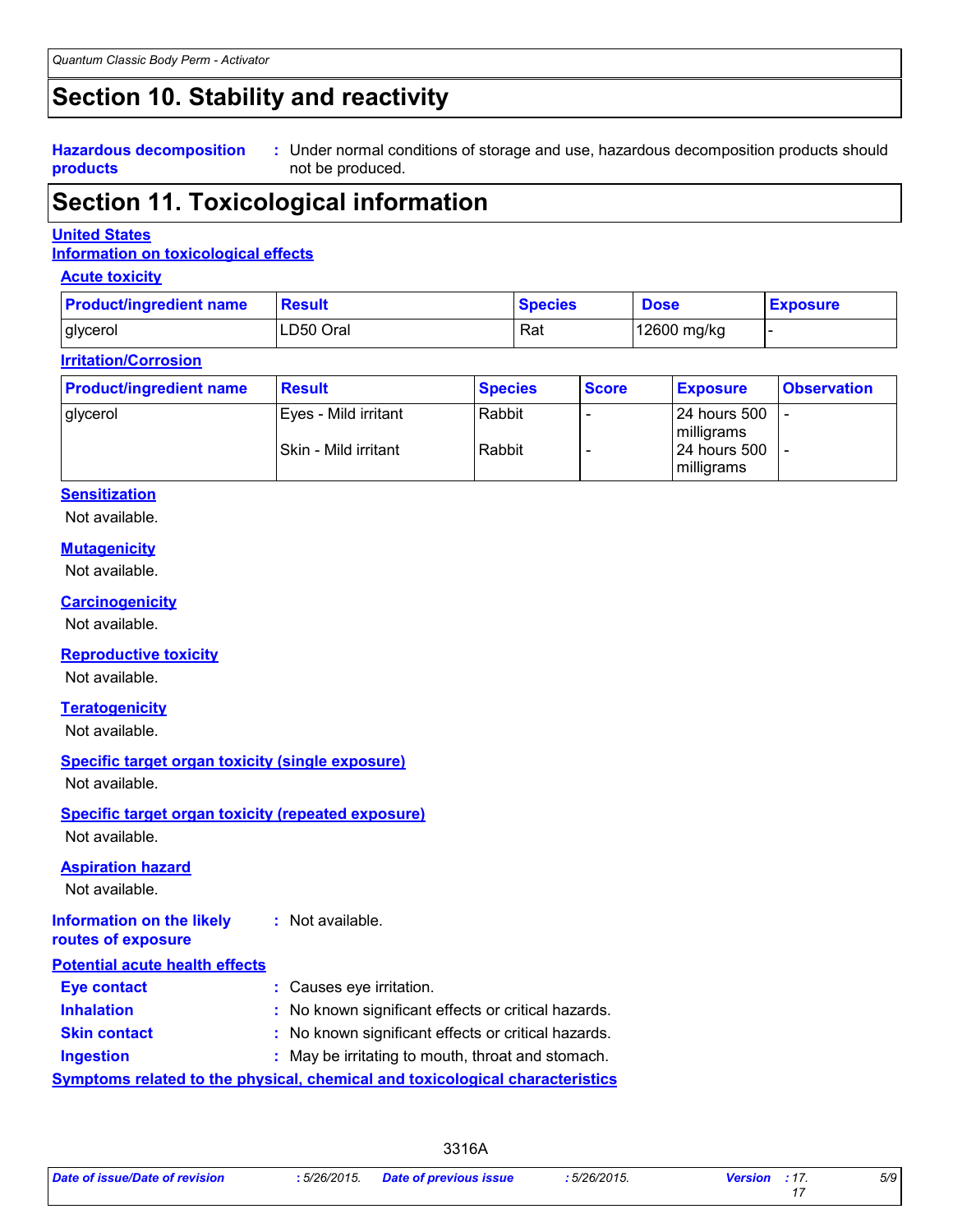# **Section 11. Toxicological information**

| <b>Eye contact</b>                      | : Adverse symptoms may include the following:<br>irritation<br>watering<br>redness       |
|-----------------------------------------|------------------------------------------------------------------------------------------|
| <b>Inhalation</b>                       | : No specific data.                                                                      |
| <b>Skin contact</b>                     | : No specific data.                                                                      |
| <b>Ingestion</b>                        | : No specific data.                                                                      |
|                                         | Delayed and immediate effects and also chronic effects from short and long term exposure |
| <b>Short term exposure</b>              |                                                                                          |
| <b>Potential immediate</b><br>effects   | : Not available.                                                                         |
| <b>Potential delayed effects</b>        | : Not available.                                                                         |
| <b>Long term exposure</b>               |                                                                                          |
| <b>Potential immediate</b><br>effects   | : Not available.                                                                         |
| <b>Potential delayed effects</b>        | : Not available.                                                                         |
| <b>Potential chronic health effects</b> |                                                                                          |
| Not available.                          |                                                                                          |
| <b>General</b>                          | : No known significant effects or critical hazards.                                      |
| <b>Carcinogenicity</b>                  | : No known significant effects or critical hazards.                                      |
| <b>Mutagenicity</b>                     | : No known significant effects or critical hazards.                                      |
| <b>Teratogenicity</b>                   | : No known significant effects or critical hazards.                                      |
| <b>Developmental effects</b>            | : No known significant effects or critical hazards.                                      |
| <b>Fertility effects</b>                | : No known significant effects or critical hazards.                                      |
| a dia any kaominina dia 4.000 metatra.  |                                                                                          |

### **Numerical measures of toxicity**

**Acute toxicity estimates**

Not available.

# **Section 12. Ecological information**

### **United States**

**Toxicity**

Not available.

### **Persistence and degradability**

Not available.

### **Bioaccumulative potential**

| <b>Product/ingredient name</b>                          | $LogP_{ow}$      | <b>BCF</b> | <b>Potential</b> |
|---------------------------------------------------------|------------------|------------|------------------|
| glycerol                                                | $-1.76$          |            | low              |
| <b>Mobility in soil</b>                                 |                  |            |                  |
| <b>Soil/water partition</b><br><b>coefficient (Koc)</b> | : Not available. |            |                  |

**Other adverse effects** : No known significant effects or critical hazards.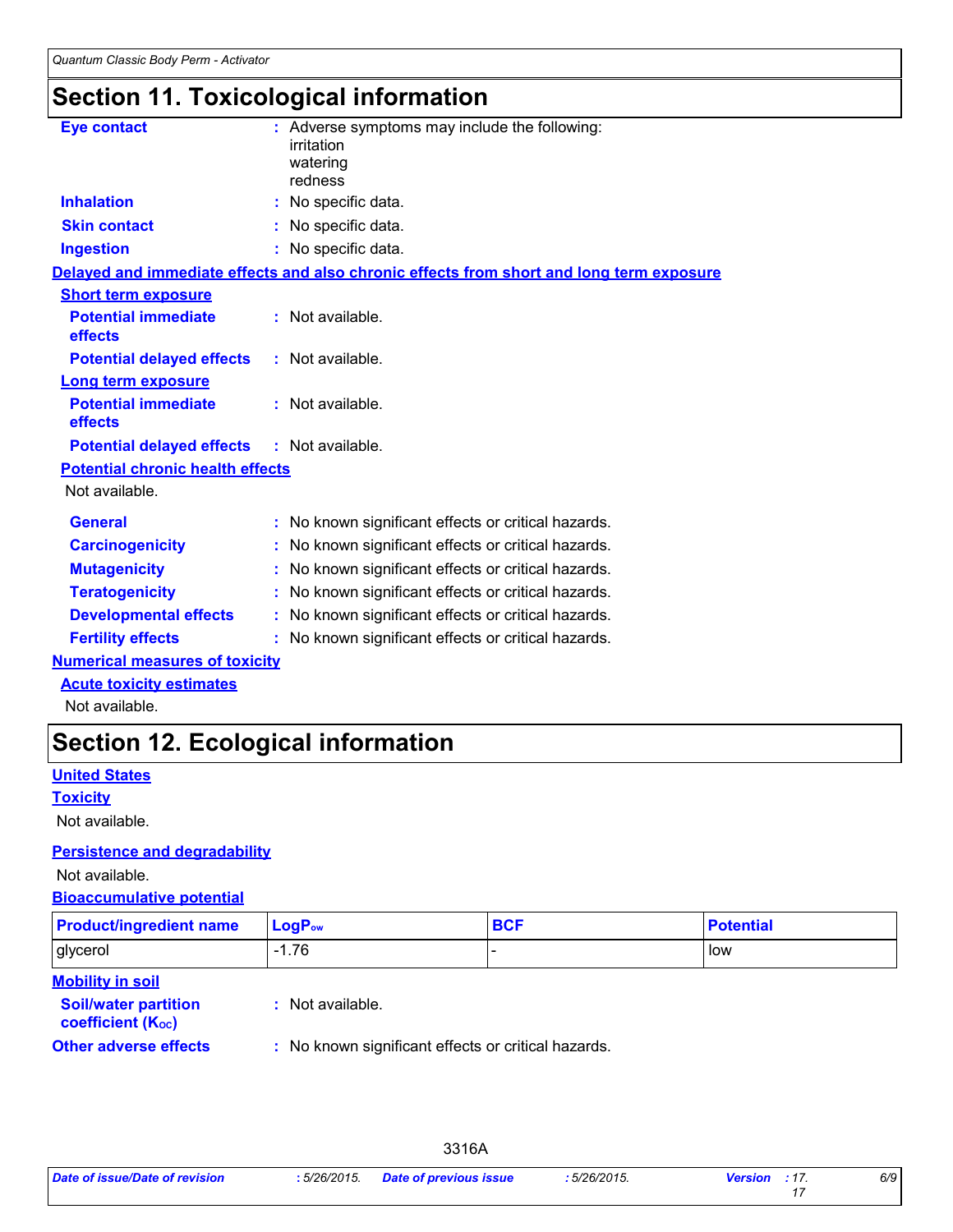### **Section 13. Disposal considerations**

#### **Disposal methods :**

Disposal of this product, solutions and any by-products should at all times comply with the requirements of environmental protection and waste disposal legislation and any regional local authority requirements. Care should be taken when handling emptied containers that have not been cleaned or rinsed out.

### **Section 14. Transport information**

| <b>Regulatory</b><br>information       | <b>UN number</b>         | <b>Proper shipping name</b> | <b>Classes PG* Label</b> |  | <b>Additional</b><br>information |
|----------------------------------------|--------------------------|-----------------------------|--------------------------|--|----------------------------------|
| <b>DOT Classification</b>              | Not<br>regulated.        |                             |                          |  |                                  |
| <b>TDG Classification</b>              | Not<br>regulated.        |                             |                          |  |                                  |
| <b>Mexico</b><br><b>Classification</b> | Not<br>regulated.        |                             |                          |  |                                  |
| <b>ADR/RID Class</b>                   | <b>Not</b><br>regulated. |                             |                          |  |                                  |
| <b>IMDG Class</b>                      | Not<br>regulated.        |                             |                          |  |                                  |
| <b>IATA-DGR Class</b>                  | Not<br>regulated.        |                             |                          |  |                                  |

PG\* : Packing group

# **Section 15. Regulatory information**

| <b>U.S. Federal regulations</b>                                                   | : TSCA 8(a) CDR Exempt/Partial exemption: Not determined<br>United States inventory (TSCA 8b): All components are listed or exempted. |
|-----------------------------------------------------------------------------------|---------------------------------------------------------------------------------------------------------------------------------------|
| <b>Clean Air Act Section 112</b><br>(b) Hazardous Air<br><b>Pollutants (HAPS)</b> | : Not listed                                                                                                                          |
| <b>Clean Air Act Section 602</b><br><b>Class I Substances</b>                     | : Not listed                                                                                                                          |
| <b>Clean Air Act Section 602</b><br><b>Class II Substances</b>                    | : Not listed                                                                                                                          |
| <b>DEA List I Chemicals</b><br>(Precursor Chemicals)                              | : Not listed                                                                                                                          |
| <b>DEA List II Chemicals</b><br><b>(Essential Chemicals)</b>                      | : Not listed                                                                                                                          |
| <b>SARA 302/304</b>                                                               |                                                                                                                                       |
| <b>Composition/information on ingredients</b>                                     |                                                                                                                                       |
| No products were found.                                                           |                                                                                                                                       |
| <b>SARA 304 RQ</b>                                                                | : Not applicable.                                                                                                                     |
| <b>SARA 311/312</b>                                                               |                                                                                                                                       |
| <b>Classification</b>                                                             | : Immediate (acute) health hazard                                                                                                     |
| <b>Composition/information on ingredients</b>                                     |                                                                                                                                       |
|                                                                                   | 3316A                                                                                                                                 |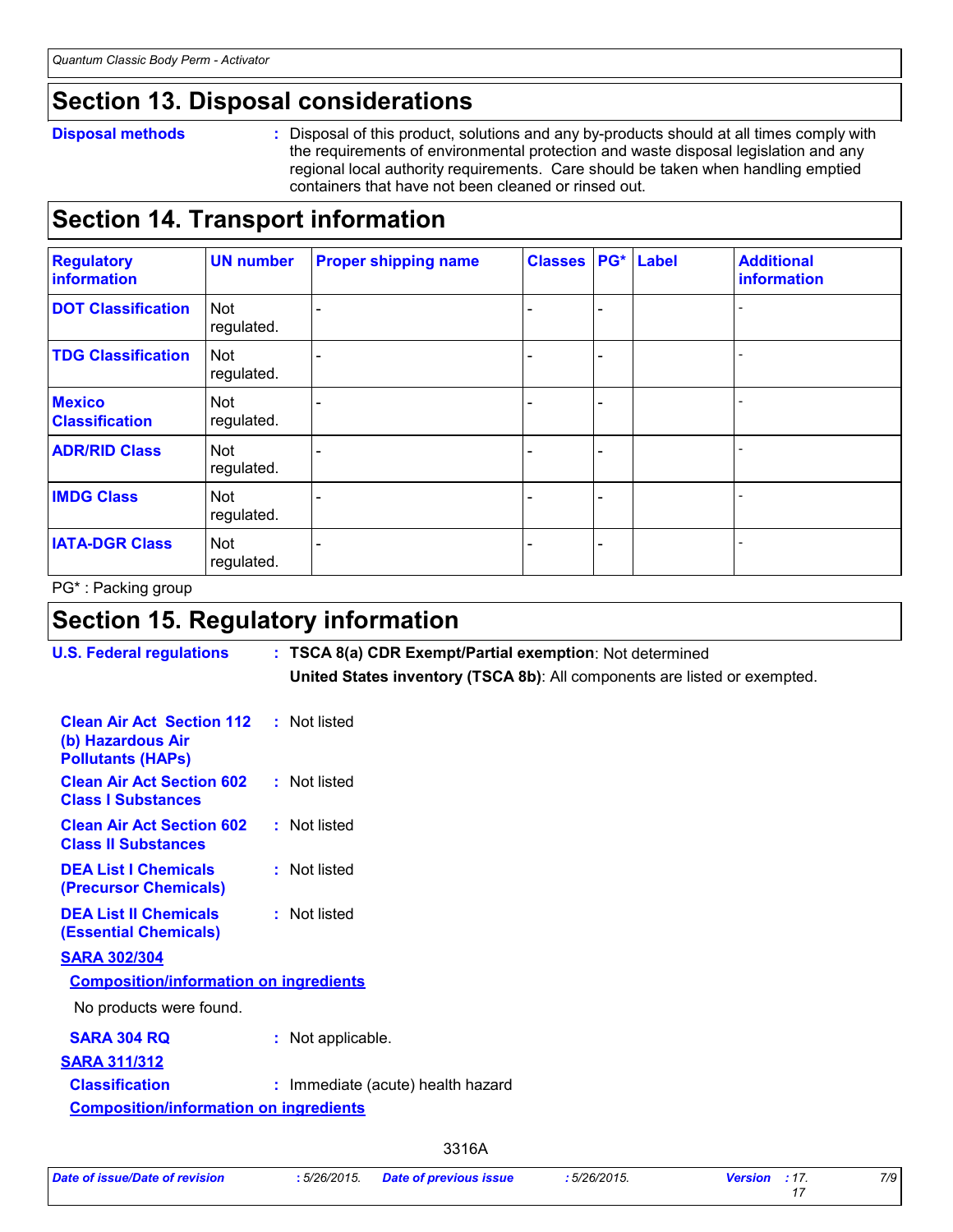# **Section 15. Regulatory information**

| <b>Name</b> | $\frac{9}{6}$ | <b>Fire</b> | <b>Sudden</b><br>hazard release of<br><b>pressure</b> | <b>Reactive</b> | <b>Immediate</b><br>(acute)<br>health<br>hazard | <b>Delayed</b><br>(chronic)<br>health<br>hazard |
|-------------|---------------|-------------|-------------------------------------------------------|-----------------|-------------------------------------------------|-------------------------------------------------|
| glycerol    | 19.98         | No.         | No.                                                   | No.             | Yes.                                            | No.                                             |

#### **State regulations**

**Massachusetts :**

The following components are listed: GLYCERINE MIST

**New York :** None of the components are listed.

**New Jersey :** The following components are listed: GLYCERIN; 1,2,3-PROPANETRIOL

**Pennsylvania :** The following components are listed: 1,2,3-PROPANETRIOL

### **California Prop. 65**

CALIFORNIA PROPOSITION 65: The following statement is made in order to comply with the California Safe Drinking Water and Toxic Enforcement Act of 1986. This product is not known to the State of California to cause cancer.

Not available.

### **International regulations**

**Chemical Weapon Convention List Schedules I, II & III Chemicals**

Not listed.

### **Montreal Protocol (Annexes A, B, C, E)**

Not listed.

**Stockholm Convention on Persistent Organic Pollutants**

Not listed.

### **Rotterdam Convention on Prior Inform Consent (PIC)**

Not listed.

### **UNECE Aarhus Protocol on POPs and Heavy Metals**

Not listed.

#### **Canada**

| <b>WHMIS (Canada)</b>        | : Not controlled under WHMIS (Canada).   |
|------------------------------|------------------------------------------|
| <b>Canadian lists</b>        |                                          |
| <b>Canadian NPRI</b>         | : None of the components are listed.     |
| <b>CEPA Toxic substances</b> | : None of the components are listed.     |
| <b>Canada inventory</b>      | : All components are listed or exempted. |
|                              |                                          |

**This product has been classified in accordance with the hazard criteria of the Controlled Products Regulations and the MSDS contains all the information required by the Controlled Products Regulations.**

3316A

#### **Mexico**

**Classification :**